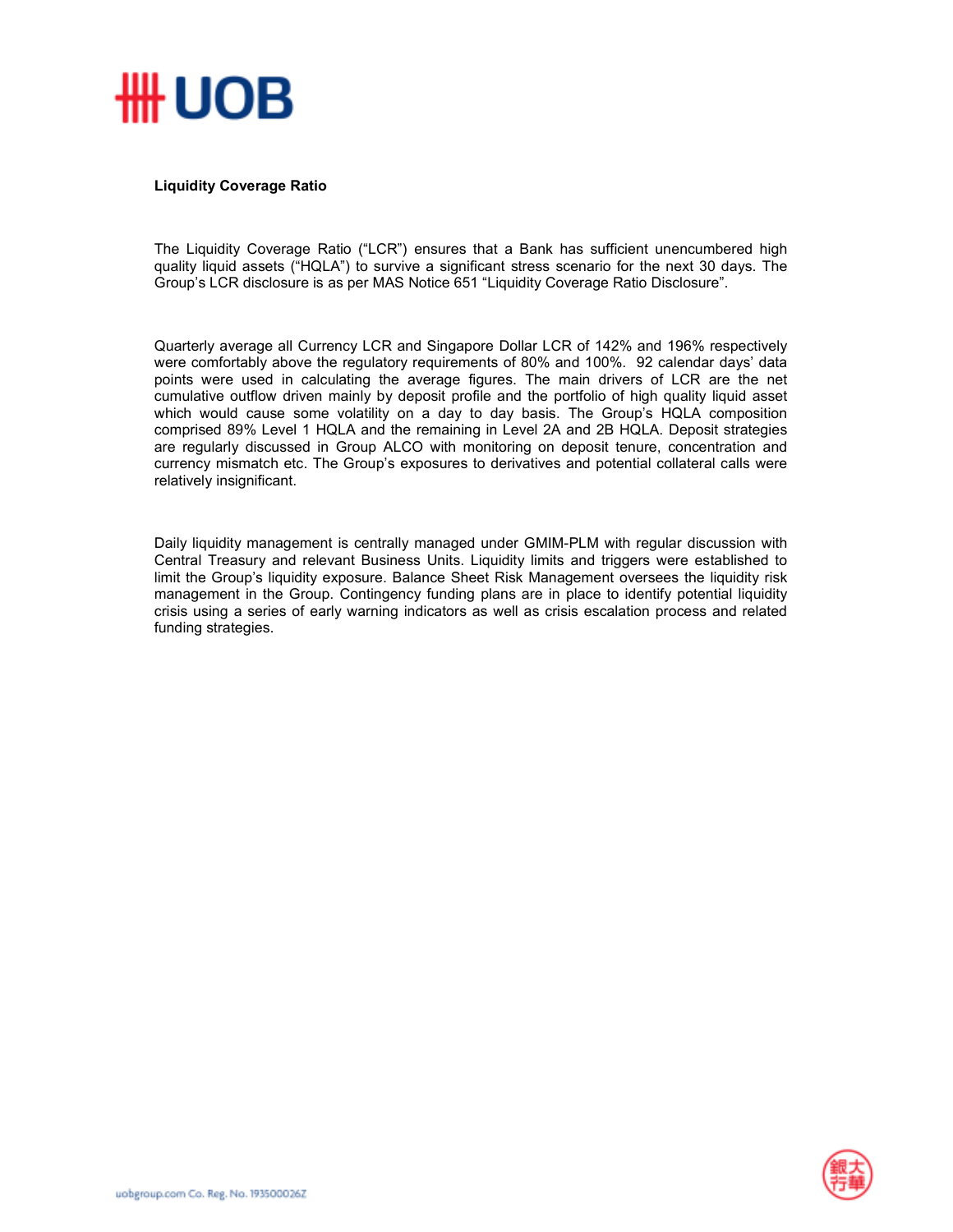

## **GROUP ALL CURRENCY LCR for 3Q2017**

|                                   | (In SGD'm)                                                                                 | <b>Total Unweighted Value</b><br>Average | <b>Total Weighted Value</b><br>Average |  |  |
|-----------------------------------|--------------------------------------------------------------------------------------------|------------------------------------------|----------------------------------------|--|--|
| <b>HIGH-QUALITY LIQUID ASSETS</b> |                                                                                            |                                          |                                        |  |  |
| 1                                 | Total high-quality liquid assests (HQLA)                                                   |                                          | 39,471                                 |  |  |
|                                   | <b>CASH OUTFLOWS</b>                                                                       |                                          |                                        |  |  |
| $\overline{2}$                    | Retail deposits and deposits from small business<br>customers, of which:                   | 106,651                                  | 9,370                                  |  |  |
| 3                                 | Stable deposits                                                                            | 21,507                                   | 1,075                                  |  |  |
| 4                                 | Less stable deposits                                                                       | 85,143                                   | 8,294                                  |  |  |
| $\overline{5}$                    | Unsecured wholesale funding, of which:                                                     | 99,353                                   | 52,092                                 |  |  |
| 6                                 | Operational deposits (all counterparties) and deposits in<br>networks of cooperative banks | 14,526                                   | 3,435                                  |  |  |
| 7                                 | Non-operational deposits (all counterparties)                                              | 79,456                                   | 43,285                                 |  |  |
| $\bf 8$                           | Unsecured debt                                                                             | 5,372                                    | 5,372                                  |  |  |
| $\boldsymbol{9}$                  | Secured wholesale funding                                                                  |                                          | 61                                     |  |  |
| 10                                | Additional requirements, of which:                                                         | 29,925                                   | 5,828                                  |  |  |
| 11                                | Outflows related to derivative exposures and other<br>collateral requirements              | 2,943                                    | 2,392                                  |  |  |
| 12                                | Outflows related to loss of funding on debt products                                       |                                          |                                        |  |  |
| 13                                | Credit and liquidity facilities                                                            | 26,982                                   | 3,437                                  |  |  |
| 14                                | Other contractual funding obligations                                                      | 5,161                                    | 5,161                                  |  |  |
| 15                                | Other contingent funding obligations                                                       | 11,067                                   | 514                                    |  |  |
| 16                                | <b>TOTAL CASH OUTFLOWS</b>                                                                 |                                          | 73,026                                 |  |  |
|                                   | <b>CASH INFLOWS</b>                                                                        |                                          |                                        |  |  |
| 17                                | Secured lending (eg reverse repos)                                                         | 8,014                                    | 2,900                                  |  |  |
| 18                                | Inflows from fully performing exposures                                                    | 50,922                                   | 38,266                                 |  |  |
| 19                                | Other cash inflows                                                                         | 4,694                                    | 3,950                                  |  |  |
| 20                                | <b>TOTAL CASH INFLOWS</b>                                                                  | 63,630                                   | 45,117                                 |  |  |
|                                   |                                                                                            |                                          | <b>Total Adjusted Value</b>            |  |  |

|    |                                     | ι νιαι πυιυσισυ ναιυσ |
|----|-------------------------------------|-----------------------|
| 21 | <b>TOTAL HQLA</b>                   | 39.471                |
| 22 | <b>TOTAL NET CASH OUTFLOWS</b>      | 27,909                |
| 23 | <b>LIQUIDITY COVERAGE RATIO (%)</b> | 142                   |